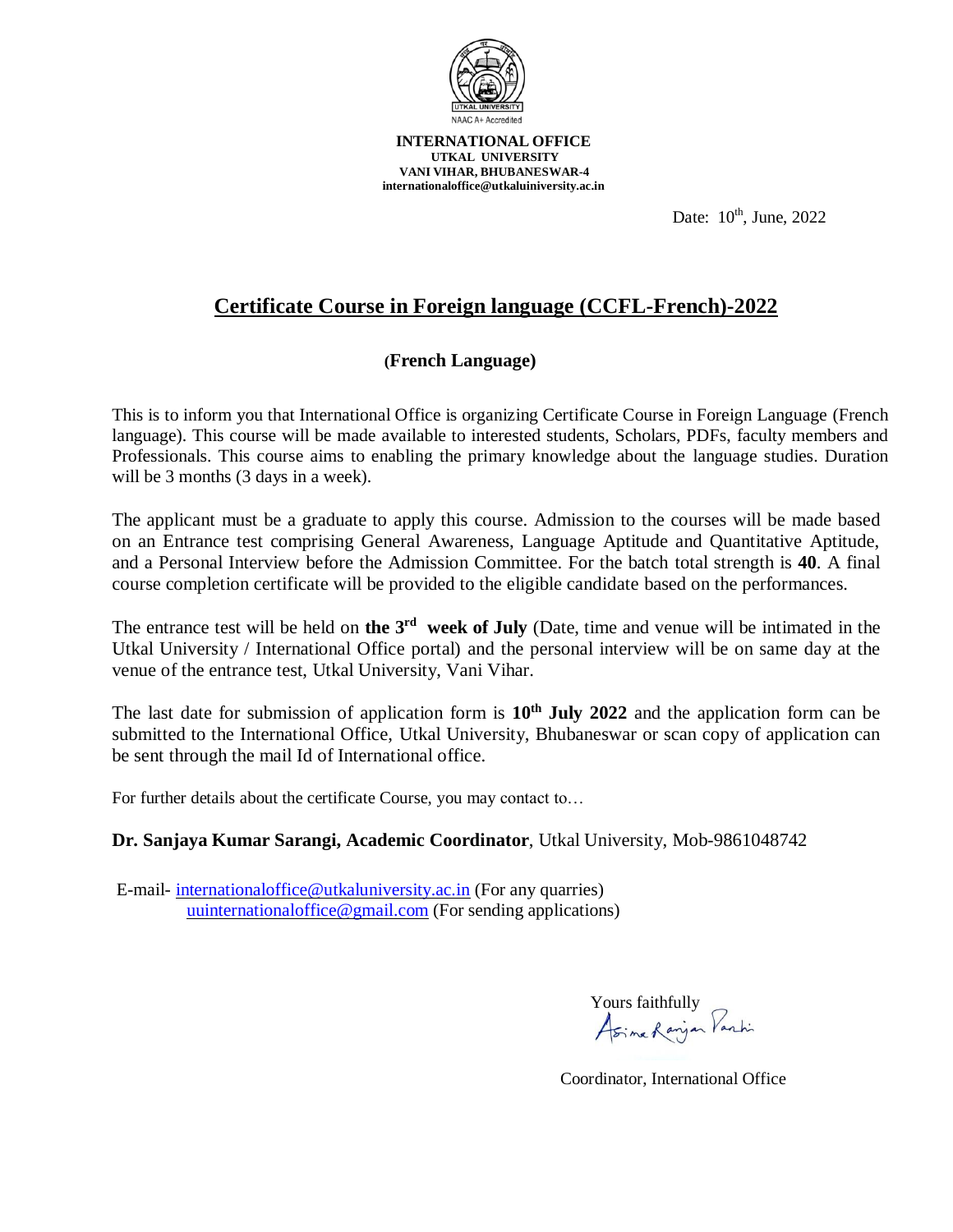

#### **INTERNATIONAL OFFICE UTKAL UNIVERSITY VANI VIHAR, BHUBANESWAR-4 [internationaloffice@utkaluiniversity.ac.in](mailto:internationaloffice@utkaluiniversity.ac.in) Certificate Course in Foreign Language (French -2022)**

## **INFORMATIONs AND GUIDELINEs**

| 1.  | Date of Submission of Application:            | 10.07.2022, 5pm                                      |
|-----|-----------------------------------------------|------------------------------------------------------|
| 2.  | Date of Entrance Test                         | 3 <sup>rd</sup> Week of July, 2022                   |
| 3.  | Time and Duration (Entrance) :                | 11am and 1 Hour.                                     |
| 4.  | Pattern of the Test                           | Objective type -50 Marks                             |
|     |                                               | a) Section-I $(2*10)$ : GK about French              |
|     |                                               | b) Section-II $(2*10)$ : Language Aptitude (English) |
|     |                                               | c) Section-III $(1*10)$ : Reasoning                  |
| 5.  | Date of Interview<br>$\ddot{\cdot}$           | 3rd week of July, 2022                               |
| 6.  | Date of Result<br>$\ddot{\cdot}$              | 3rd Week of July, 2022                               |
| 7.  | Venue of Test and Interview<br>$\ddot{\cdot}$ | New Academic Block (Incubation Centre).              |
| 8.  | <b>Course Fee</b><br>$\ddot{\cdot}$           | Rs 1500 (One Thousand five hundred only)             |
| 9.  | Payment of Course<br>$\ddot{\cdot}$           | Cash at International Office.                        |
| 10. | Number of Seats<br>$\ddot{\cdot}$             | 30 within University and 10 from Outside.            |
| 11. | Date of Course Commence<br>$\ddot{\cdot}$     | 1 <sup>st</sup> Week of August, 2022                 |
| 12. | Venue of Course<br>$\ddot{\cdot}$             | New Academic Block (Incubation Centre)               |
| 13. | <b>Course Duration</b>                        | 3 months, 3 Days in a week                           |

Asima Ranjan Parki

Prof. Asim Ranjan Parhi Coordinator, International Office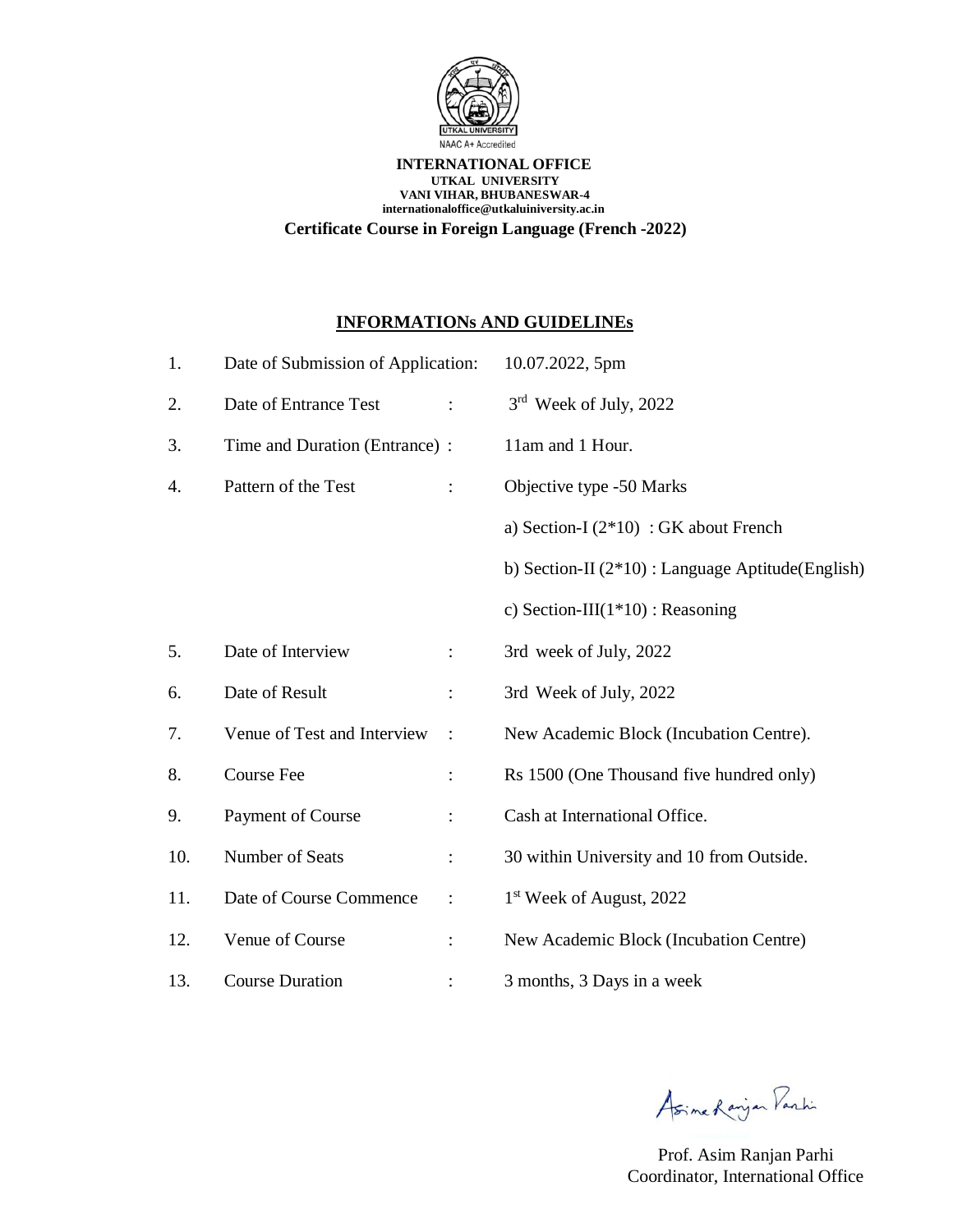

#### **INTERNATIONAL OFFICE UTKAL UNIVERSITY VANI VIHAR, BHUBANESWAR-4 [internationaloffice@utkaluiniversity.ac.in](mailto:internationaloffice@utkaluiniversity.ac.in) Certificate Course in Foreign Language (French-2022)**

## **APPLICATION FORM**

| 1. | Name                                  |                |                                                            |
|----|---------------------------------------|----------------|------------------------------------------------------------|
| 2. | Affiliation                           |                |                                                            |
| 3. | Date of Birth                         |                |                                                            |
| 4. | Designation                           |                |                                                            |
| 5. | Department                            |                |                                                            |
| 6. | Qualification                         | :              | <u> 1989 - Johann Barn, amerikansk politiker (d. 1989)</u> |
| 7. | Address                               | $\ddot{\cdot}$ |                                                            |
|    |                                       |                |                                                            |
|    |                                       |                |                                                            |
| 8. | Mobile No                             |                |                                                            |
| 9. | E-Mail                                | :              |                                                            |
|    | 10. Reason for applying<br>the course |                |                                                            |
|    |                                       |                |                                                            |
|    |                                       |                |                                                            |
|    |                                       |                |                                                            |
|    | 10. Forwarded By<br>HOD /Principal    | $\ddot{\cdot}$ |                                                            |

Signature of Candidate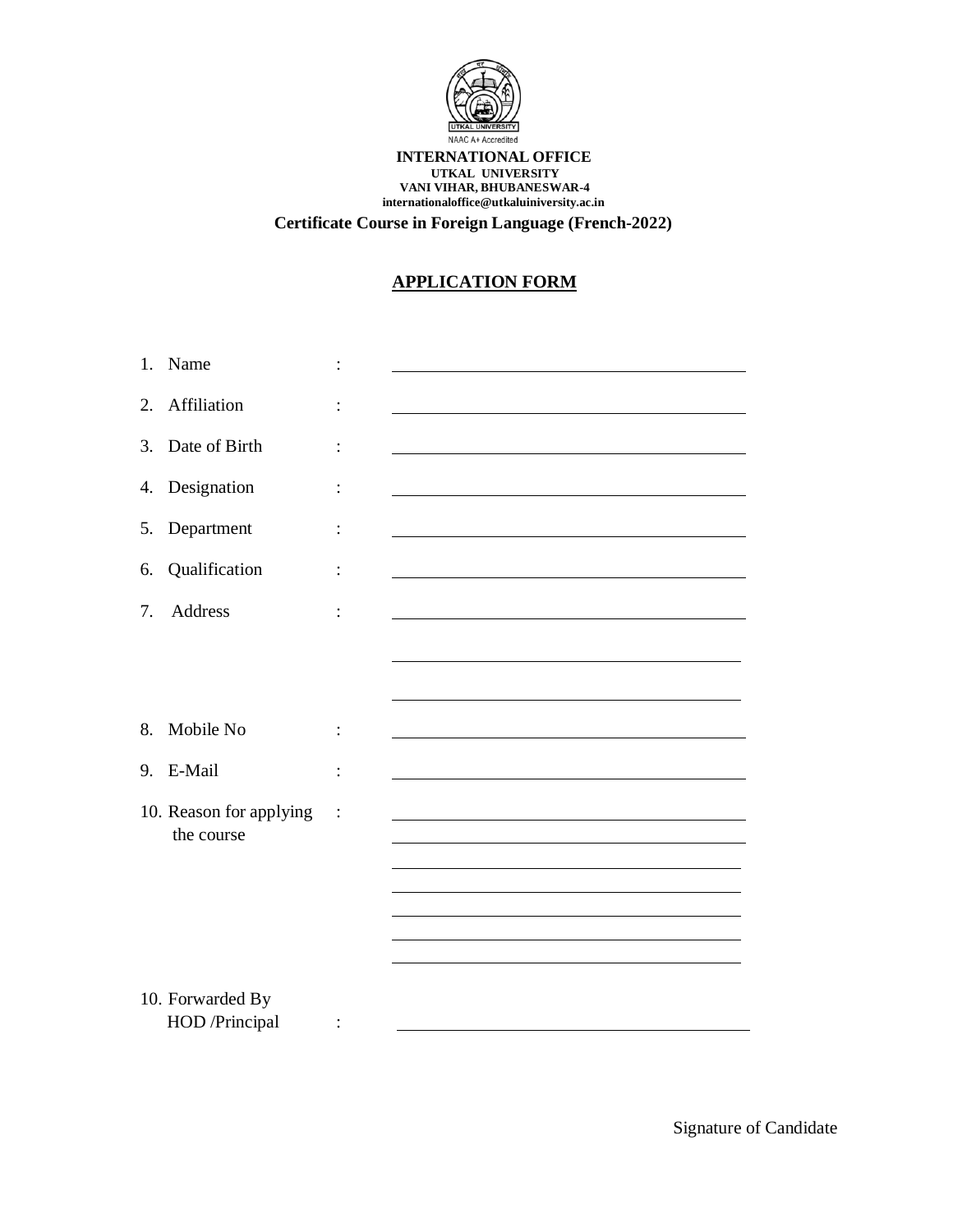

#### **INTERNATIONAL OFFICE UTKAL UNIVERSITY VANI VIHAR, BHUBANESWAR-4 [internationaloffice@utkaluiniversity.ac.in](mailto:internationaloffice@utkaluiniversity.ac.in) Certificate Course in Foreign Language (French -2022)**

## **COURSE STRUCTURE**

The Certificate Course in French language (CCFL-2022) is generalized as common structure consisting of the following contents.

- 1. General introduction of the language, concept of Gender and Number in French language, General rules of the pronunciation, accent, intonation and liaison.
- 2. All types of greetings in different situations: Formal and Informal
- 3. Self Introduction, Introduction of a 3rd person
- 4. Knowing Numbers, Days, Months & Season's name, asking & telling Time and about weather
- 5. Learning some French grammar and its rules, Articles, Adjectives, Prepositions, the Verbs and its different forms will help a student to form small sentences, and expressing their preferences, likings and disliking.
- 6. Learning and improving the vocabulary of French vocabulary: daily used words, food items, fruits & vegetables, family members, body parts, colors, animals, Countries and nationalities, common places etc.
- 7. Asking questions and answering in affirmative and negative forms, giving advice, order, command, asking about any place and its directions
- 8. Learning of sentence formations in French in Present, Past and Future tenses.
- 9. Small conversations in different situations like at restaurant, at the airport, at the tourist place etc.

Asime Ranjan Parki

Prof. Asima Ranjan Parhi Coordinator, International Office